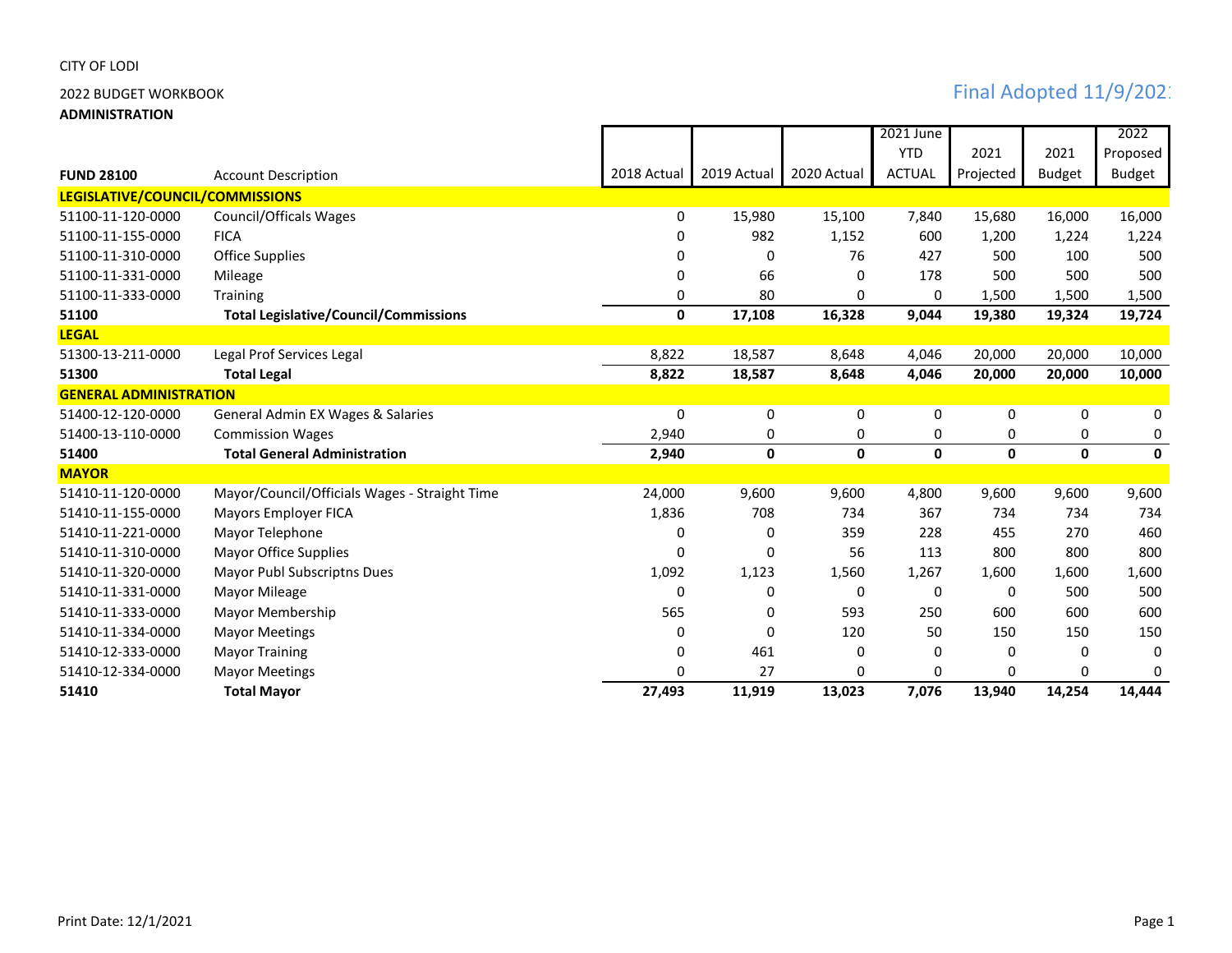**ADMINISTRATION**

|                               |                                        |              |              |             | 2021 June     |           |               | 2022          |
|-------------------------------|----------------------------------------|--------------|--------------|-------------|---------------|-----------|---------------|---------------|
|                               |                                        |              |              |             | <b>YTD</b>    | 2021      | 2021          | Proposed      |
| <b>FUND 28100</b>             | <b>Account Description</b>             | 2018 Actual  | 2019 Actual  | 2020 Actual | <b>ACTUAL</b> | Projected | <b>Budget</b> | <b>Budget</b> |
| <b>ADMINISTRATION</b>         |                                        |              |              |             |               |           |               |               |
| 51411-11-120-0001             | <b>Administration Wages</b>            | $\Omega$     | $\mathbf{0}$ | 268         | 0             | $\Omega$  | $\mathbf{0}$  | $\Omega$      |
| 51411-11-120-0000             | <b>Administration Wages</b>            | 1,871        | 81,794       | 82,834      | 39,458        | 84,994    | 84,994        | 87,196        |
| 51411-11-151-0000             | <b>Administration Health Insurance</b> | 0            | 14,738       | 20,791      | 11,051        | 22,345    | 22,345        | 21,107        |
| 51411-13-152-0000             | <b>Employer Life Ins</b>               | $\Omega$     | 0            | 0           | 54            | 100       | 10            | 100           |
| 51411-11-154-0000             | <b>Administration Retirement</b>       | 123          | 5,374        | 5,642       | 2,665         | 5,737     | 5,737         | 5,668         |
| 51411-11-155-0000             | <b>Administration FICA</b>             | 143          | 5,729        | 6,262       | 2,944         | 6,502     | 6,502         | 6,671         |
| 51411-11-221-0000             | Telephone                              | 0            | 0            | 459         | 228           | 525       | 525           | 525           |
| 51411-11-310-0000             | <b>Office Supplies</b>                 | 0            | 0            | 1,289       | 76            | 6,000     | 6,000         | 2,500         |
| 51411-11-311-0000             | Postage                                | 0            | 0            | (674)       | 1,260         | 2,519     | 2,100         | 2,520         |
| 51411-11-313-0000             | <b>Printing Supplies</b>               | 0            | 0            | 111         | 660           | 1,500     | 1,500         | 750           |
| 51411-11-331-0000             | <b>Administration Mileage</b>          | 0            | 625          | 199         | 24            | 500       | 500           | 500           |
| 51411-11-332-0000             | Travel, Meals, Lodging                 | 0            | 30           | 550         | 466           | 1,000     | 1,000         | 1,000         |
| 51411-11-333-0000             | Membership Dues                        | 0            | 712          | 560         | 800           | 1,000     | 1,000         | 1,000         |
| 51411-11-390-0000             | Minor Equipment                        | 0            | 0            | 643         | 0             | 0         | 0             | $\Omega$      |
| 51411-13-221-0000             | Telephone                              | 0            | 100          | 0           | 0             | 0         | 0             | $\mathbf{0}$  |
| 51411                         | <b>Total Administration</b>            | 2,136        | 109,102      | 118,934     | 59,687        | 132,722   | 132,213       | 129,537       |
| <b>PERSONNEL</b>              |                                        |              |              |             |               |           |               |               |
| 51430-13-120-0000             | Performance Incentive/Service Awards   | 0            | 0            | 707         | 0             | 50        | 0             | 100           |
| 51430-13-191-0000             | <b>Education Reimbursement</b>         | 6,000        | 0            | 1,503       | 0             | 0         | 0             | 0             |
| 51430-13-192-0000             | <b>HR Service Recognition</b>          | 937          | 171          | 120         | 0             | 1,000     | 1,500         | 500           |
| 51430-13-212-0000             | <b>Background checks</b>               | 0            | 0            | 0           | $\Omega$      | 100       | 550           | 550           |
| 51430-13-215-0000             | <b>Professional Services</b>           | 0            | 27           | 0           | 54            | 100       | 500           | 500           |
| 51430-13-316-0000             | Tasc/Flex Exp                          | 1,245        | 731          | 594         | 377           | 700       | 1,500         | 700           |
| 51430                         | <b>Total Personnel</b>                 | 8,182        | 929          | 2,924       | 431           | 1,950     | 4,050         | 2,350         |
| <b>INFORMATION TECHNOLOGY</b> |                                        |              |              |             |               |           |               |               |
| 51450-13-214-0000             | <b>IT Professional Services</b>        | 0            | 0            | 1,962       | 863           | 17,534    | 19,887        | 21,600        |
| 51450-13-223-0000             | IT Telephone                           | 0            | 0            | 16,365      | 10,232        | 2,000     | 3,000         | 3,000         |
| 51450-13-242-0000             | IT Software Maintenance Agreements     | 0            | 0            | 3,467       | 2,003         | 3,275     | 2,350         | 3,525         |
| 51450-13-391-0000             | IT Minor Equipment                     | 0            | 0            | 3,519       | 2,182         | 4,500     | 5,250         | 6,000         |
| 51450-13-393-0000             | <b>COVID-19 CARES GRANT EXPENSES</b>   | 0            | 0            | 35,342      | 0             | 0         | 0             | 0             |
| 51450-13-851-0000             | <b>IT Capital</b>                      | 0            | 7,843        | 0           | 0             | 0         | 0             | 0             |
| 51450                         | <b>Total Information Technology</b>    | $\mathbf{0}$ | 7,843        | 60,655      | 15,279        | 27,309    | 30,487        | 34,125        |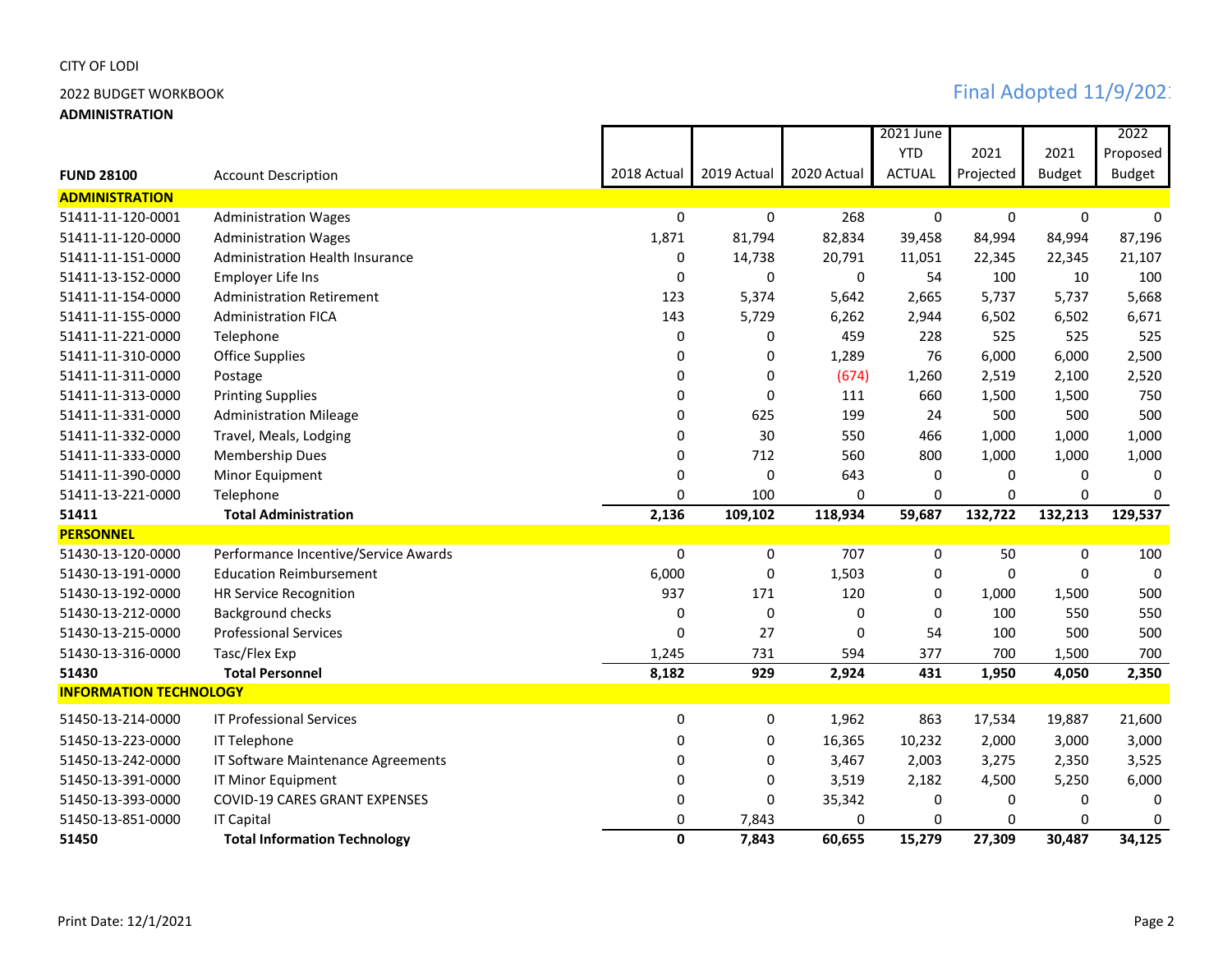**ADMINISTRATION**

|                                       |                                                     |              |             |              | 2021 June     |           |               | 2022          |  |  |  |
|---------------------------------------|-----------------------------------------------------|--------------|-------------|--------------|---------------|-----------|---------------|---------------|--|--|--|
|                                       |                                                     |              |             |              | <b>YTD</b>    | 2021      | 2021          | Proposed      |  |  |  |
| <b>FUND 28100</b>                     | <b>Account Description</b>                          | 2018 Actual  | 2019 Actual | 2020 Actual  | <b>ACTUAL</b> | Projected | <b>Budget</b> | <b>Budget</b> |  |  |  |
| <b>RISK &amp; PROPERTY MANAGEMENT</b> |                                                     |              |             |              |               |           |               |               |  |  |  |
| 51540-13-512-0000                     | Risk & Property Management AF Workers Comp Insur    | 8,905        | 0           | 0            | 0             | 0         | 0             | 0             |  |  |  |
| 51540-13-513-0000                     | Risk & Property Management AF Equipment breakdown   | 8,558        | 0           | 0            | 0             | 0         | 0             | $\Omega$      |  |  |  |
| 51540-13-514-0000                     | Risk & Property Management Auto Insurance Liability | 22,681       | 0           | 0            | $\Omega$      | 0         | 0             | 0             |  |  |  |
| 51540-13-516-0000                     | Risk & Property Management AF Insurance Other       | 1,197        | 0           | 0            | 0             | 0         | 0             | 0             |  |  |  |
| 51540                                 | <b>Total Risk and Property Management</b>           | 41,340       | 0           | $\mathbf 0$  | 0             | 0         | $\mathbf 0$   | $\mathbf 0$   |  |  |  |
| <b>CITY HALL</b>                      |                                                     |              |             |              |               |           |               |               |  |  |  |
| 51610-13-120-0000                     | <b>Wages Straight Time</b>                          | 8,475        | 0           | 0            | 0             | 0         | 0             | 0             |  |  |  |
| 51610-13-121-0000                     | <b>Wages Overtime</b>                               | $\Omega$     | 0           | 0            | 0             | 0         | 0             | 0             |  |  |  |
| 51610-13-150-0000                     | <b>Employer Contributions</b>                       | (36)         | 0           | 0            | $\Omega$      | 0         | 0             | 0             |  |  |  |
| 51610-13-151-0000                     | <b>Employer Health Insurance</b>                    | 1,929        | 0           | 0            | 0             | 0         | 0             | 0             |  |  |  |
| 51610-13-154-0000                     | <b>Employer Retirement</b>                          | 548          | 0           | 0            | $\Omega$      | $\Omega$  | 0             | $\Omega$      |  |  |  |
| 51610-13-155-0000                     | <b>Employer FICA</b>                                | 531          | $\Omega$    | $\Omega$     | $\Omega$      | $\Omega$  | $\Omega$      | $\Omega$      |  |  |  |
| 51610-13-221-0000                     | Telephone                                           | <sup>0</sup> | $\Omega$    | 154          | 220           | 440       | $\Omega$      | 500           |  |  |  |
| 51610-13-222-0000                     | Elec Water Sewer Gas                                | 15,396       | 14,469      | 15,258       | 3,954         | 8,000     | 22,000        | 8,000         |  |  |  |
| 51610-13-223-0000                     | Water                                               | 0            | 0           | 0            | 663           | 1,400     | 0             | 1,400         |  |  |  |
| 51610-13-224-0000                     | Sewer                                               | 0            | $\Omega$    | $\mathbf{0}$ | 114           | 300       | 0             | 300           |  |  |  |
| 51610-13-225-0000                     | Gas                                                 | $\Omega$     | $\Omega$    | 0            | 2,778         | 6,000     | 0             | 6,000         |  |  |  |
| 51610-13-240-0000                     | <b>Repair Maint Building</b>                        | 1,928        | 7,402       | 13,396       | 2,917         | 8,125     | 8,125         | 10,000        |  |  |  |
| 51610-13-291-0000                     | <b>Cleaning Service</b>                             | 4,671        | 12,260      | 11,238       | 1,022         | 11,850    | 13,200        | 12,000        |  |  |  |
| 51610-13-310-0000                     | <b>Office Supplies</b>                              | $\Omega$     | 0           | 0            | 349           | 500       | 0             | 500           |  |  |  |
| 51610-13-316-0000                     | Miscellaneous Exp                                   | 1,166        | 1,120       | 1,897        | 456           | 2,000     | 2,000         | 2,000         |  |  |  |
| 51610-13-351-0000                     | <b>Furniture Maintenance</b>                        | 0            | 0           | 0            | 0             | 0         | 0             | 0             |  |  |  |
| 51610-13-352-0000                     | <b>IT Maintenance</b>                               | <sup>0</sup> | 3,587       | $\Omega$     | $\Omega$      | $\Omega$  | 0             | <sup>0</sup>  |  |  |  |
| 51610-13-390-0000                     | Minor Equipment                                     | <sup>0</sup> | 0           | 4,645        | $\Omega$      | $\Omega$  | 0             | 0             |  |  |  |
| 51610-13-393-0000                     | <b>COVID-19 SUPPLIES</b>                            |              | $\Omega$    | 7,565        | 0             | $\Omega$  | 0             | 0             |  |  |  |
| 51610-13-822-0000                     | <b>Boiler</b>                                       | 0            | 11,624      | 0            | 0             | 0         | 0             | 0             |  |  |  |
| 51610-13-861-0000                     | <b>Office Furniture</b>                             |              | n           | 0            | 0             | 0         | 0             | <sup>0</sup>  |  |  |  |
| 51610                                 | <b>Total City Hall</b>                              | 34,606       | 50,462      | 54,154       | 12,473        | 38,615    | 45,325        | 40,700        |  |  |  |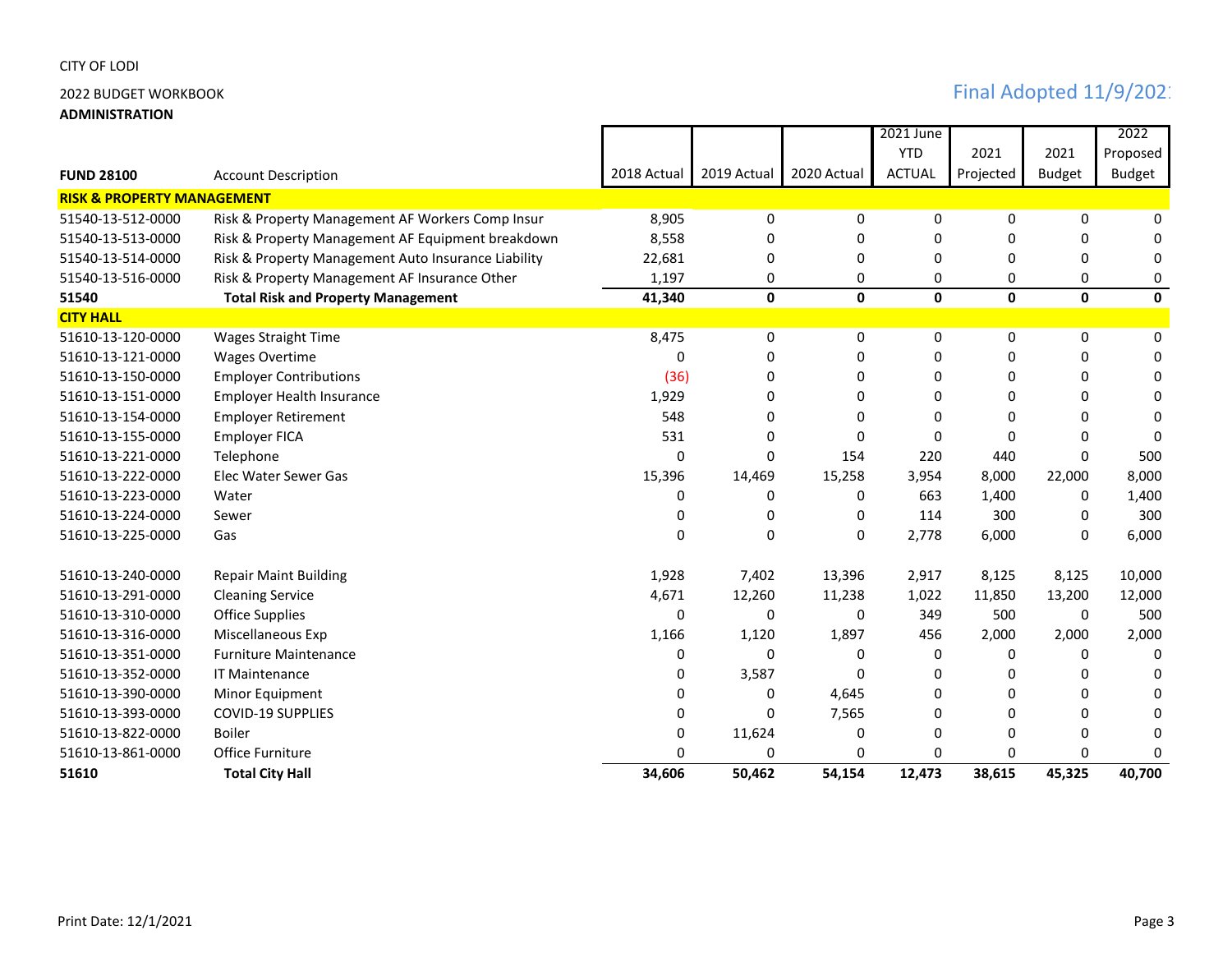**ADMINISTRATION**

|                              |                                            |             |             |             | 2021 June     |           |               | 2022          |
|------------------------------|--------------------------------------------|-------------|-------------|-------------|---------------|-----------|---------------|---------------|
|                              |                                            |             |             |             | <b>YTD</b>    | 2021      | 2021          | Proposed      |
| <b>FUND 28100</b>            | <b>Account Description</b>                 | 2018 Actual | 2019 Actual | 2020 Actual | <b>ACTUAL</b> | Projected | <b>Budget</b> | <b>Budget</b> |
| <b>LIBRARY BUILDING</b>      |                                            |             |             |             |               |           |               |               |
| 51660-13-240-0000            | Library Building Maintenance               | 0           | 2,210       |             | 0             |           | 937           |               |
| 51660                        | <b>Total Library Building</b>              | 0           | 2,210       | 0           | 0             | 0         | 937           | 0             |
| <b>INSURANCE &amp; BONDS</b> |                                            |             |             |             |               |           |               |               |
| 51930-11-510-0000            | Insurance Liability - Property             | 0           | 8,862       | 10,438      | 10,899        | 10,899    | 11,000        | 11,250        |
| 51930-11-511-0000            | Insurance Liability - General              | 0           | 14,308      | 14,594      | 14,691        | 14,691    | 14,886        | 14,985        |
| 51930-11-512-0000            | Insurance Liability - Worker Compensation  | 0           | 10,593      | 10,872      | 11,182        | 11,182    | 11,202        | 11,285        |
| 51930-11-513-0000            | Insurance Liability - Boiler & Machinery   | 0           | 95          | 172         | 277           | 277       | 199           | 320           |
| 51930-11-514-0000            | Insurance Liability - Auto Physical Damage | 0           | 2,824       | 3,113       | 3,256         | 3,256     | 3,400         | 3,572         |
| 51930-11-515-0000            | Insurance Liability - Employment Practice  | 0           | 1,150       | 1,160       | 1,277         | 1,277     | 1,334         | 1,468         |
| 51930-11-516-0000            | Insurance Liability - Crime                | 0           | 190         | 146         | 121           | 121       | 161           | 176           |
| 51930-11-517-0000            | Insurance Liability - Excess Public Entity | 0           | 552         | 565         | 845           | 845       | 678           | 1,183         |
| 51930-11-518-0000            | Insurance Liability - Pollution Liability  | 0           | 309         | 400         | 497           | 497       | 480           | 872           |
| 51930-11-519-0000            | Insurance Liability - Volunteer Insurance  | 0           | 148         | 138         | 110           | 110       | 145           | 116           |
| 51930-11-743-0000            | Insurance Liability - Judgements & Losses  | 0           | 0           | 661         | 0             | 0         | 5,000         | 5,000         |
| 51930                        | <b>Total Insurance &amp; Bonds</b>         | 0           | 39,031      | 42,260      | 43,153        | 43,155    | 48,485        | 50,226        |
|                              | <b>TOTAL ADMINISTRATION</b>                | 125,520     | 257,191     | 316,926     | 151,189       | 297,070   | 315,075       | 301,106       |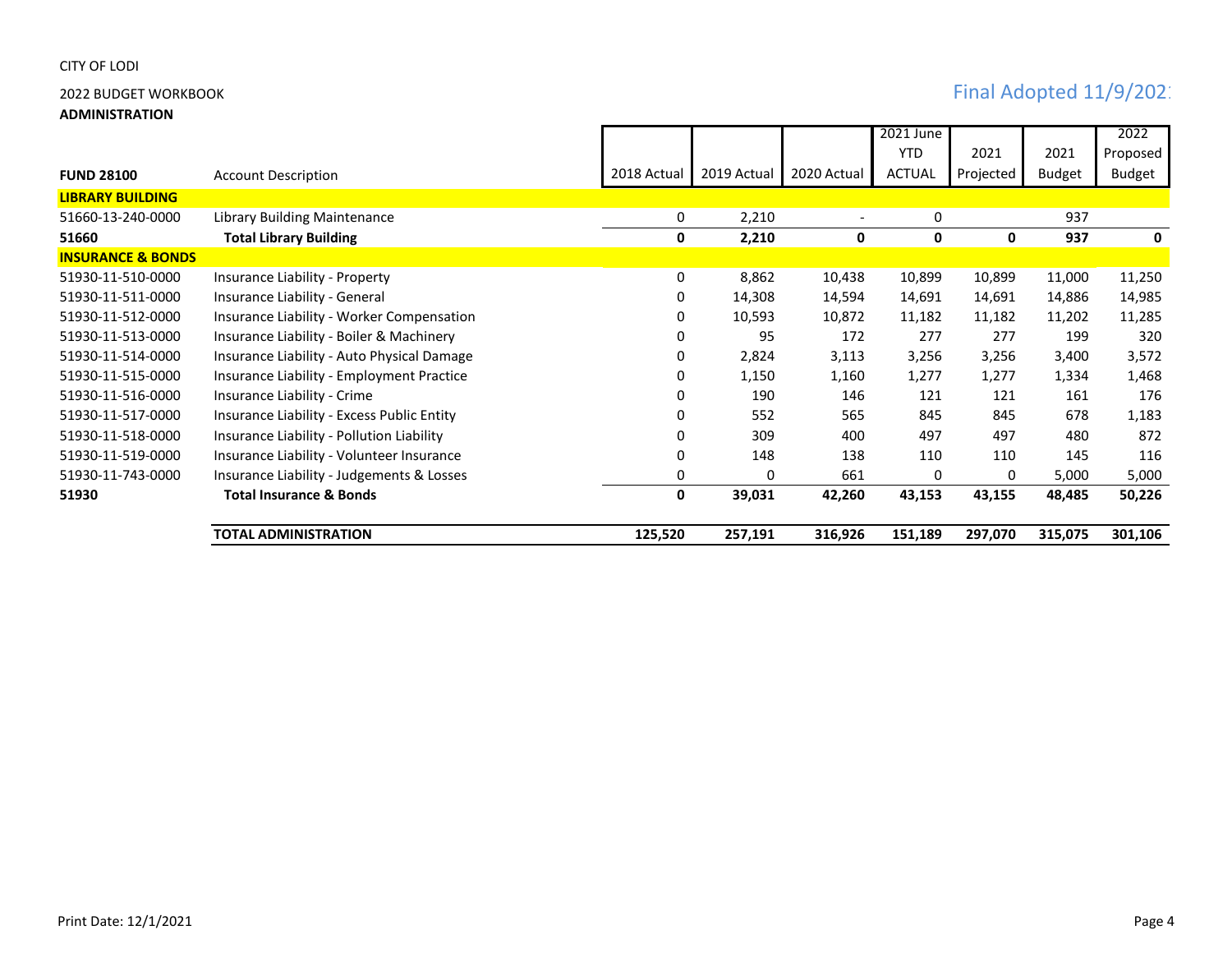**CLERK**

# 2022 BUDGET WORKBOOK **Final Adopted 11/9/2**

|                   |                                        |             |             |             |                   |           |              | 2022          |
|-------------------|----------------------------------------|-------------|-------------|-------------|-------------------|-----------|--------------|---------------|
|                   |                                        |             |             |             | 2021 June         | 2021      |              | Proposed      |
| <b>FUND 28100</b> | <b>Account Description</b>             | 2018 Actual | 2019 Actual | 2020 Actual | <b>YTD ACTUAL</b> | Projected | 2021 Budget  | <b>Budget</b> |
| <b>CLERK</b>      |                                        |             |             |             |                   |           |              |               |
| 51420-11-120-0000 | Clerk Wages Straight Time              | 1,865       | 80,431      | 0           | 0                 |           |              |               |
| 51420-11-121-0000 | Clerk Wages Overtime                   | 0           | 114         | 0           | 0                 |           |              |               |
| 51420-11-151-0000 | Clerk Employer Health Ins              | 0           | 24,534      | 0           | 0                 |           |              |               |
| 51420-11-154-0000 | <b>Clerk Employer Retirement</b>       | 122         | 5,328       | $\Omega$    | 0                 |           |              |               |
| 51420-11-155-0000 | Clerk Employer FICA                    | 143         | 5,571       | $\Omega$    | 0                 |           |              |               |
| 51420-13-120-0000 | Clerk Wages Straight Time              | 166,007     | 0           | 78,787      | 41,798            | 84,000    | 95,177       | 97,805        |
| 51420-13-121-0000 | Clerk Wages Overtime                   | 1,638       | 0           | 473         | 49                | 150       | 1,000        | 1,000         |
| 51420-13-150-0000 | <b>Clerk Employer Contributions</b>    | (481)       | 0           | 0           | $\Omega$          | $\Omega$  | $\mathbf{0}$ | 0             |
| 51420-13-151-0000 | Clerk Employer Health Ins              | 37,048      | 0           | 22,426      | 10,562            | 21,124    | 20,964       | 19,804        |
| 51420-13-152-0000 | Clerk Employer Life Ins                | 123         | 158         | 163         | 45                | 90        | 140          | 140           |
| 51420-13-154-0000 | <b>Clerk Employer Retirement</b>       | 11,712      | 0           | 5,744       | 2,897             | 5,794     | 6,424        | 6,422         |
| 51420-13-155-0000 | Clerk Employer FICA                    | 12,996      | 0           | 6,519       | 3,187             | 6,400     | 7,281        | 7,559         |
| 51420-13-212-0000 | Clerk Background checks                | 0           | $\Omega$    | 609         | 612               | 700       | 550          | 700           |
| 51420-13-214-0000 | <b>Clerk Prof Services Computer</b>    | 11,798      | 13,847      | 0           | 0                 | 0         | 0            | $\Omega$      |
| 51420-13-215-0000 | <b>Clerk Prof Services Other</b>       | 750         | 5,595       | 4,937       | 1,890             | 4,000     | 5,100        | 5,000         |
| 51420-13-215-3055 | Clerk Prof Services Safety Coordinator | 1,152       | 864         | 1,181       | 607               | 1,250     | 1,200        | 1,300         |
| 51420-13-221-0000 | Clerk Telephone Exp                    | 760         | 1,884       | 0           | 0                 | 0         | $\mathbf{0}$ | $\Omega$      |
| 51420-13-310-0000 | Clerk Office Supplies                  | 4,616       | 6,645       | 2,741       | 886               | 2,000     | 1,800        | 2,000         |
| 51420-13-311-0000 | Clerk Postage                          | 1,671       | 1,883       | 0           | 0                 | 0         | 0            | 0             |
| 51420-13-313-0000 | <b>Clerk Printing Supplies</b>         | 2,485       | 2,562       | 0           | 0                 | 0         | 0            | O             |
| 51420-13-316-0000 | <b>Clerk Miscellaneous Exp</b>         | 97          | 708         | 63          | 0                 | $\Omega$  | $\Omega$     | O             |
| 51420-13-320-0000 | Clerk Publ, Subscriptions, Dues        | 3,626       | 6,042       | 4,330       | 1,697             | 3,500     | 4,100        | 4,100         |
| 51420-13-331-0000 | <b>Clerk Mileage</b>                   | 920         | 989         | 145         | 0                 | 350       | 800          | 800           |
| 51420-13-332-0000 | Clerk Other Travel, Meals, Lodging     | 731         | 756         | 0           | 0                 | 500       | 750          | 750           |
| 51420-13-333-0000 | <b>Clerk Training</b>                  | 855         | 810         | 529         | 149               | 750       | 750          | 750           |
| 51420             | <b>Total Clerk</b>                     | 260,633     | 158,721     | 128,647     | 64,380            | 130,608   | 146,036      | 148,130       |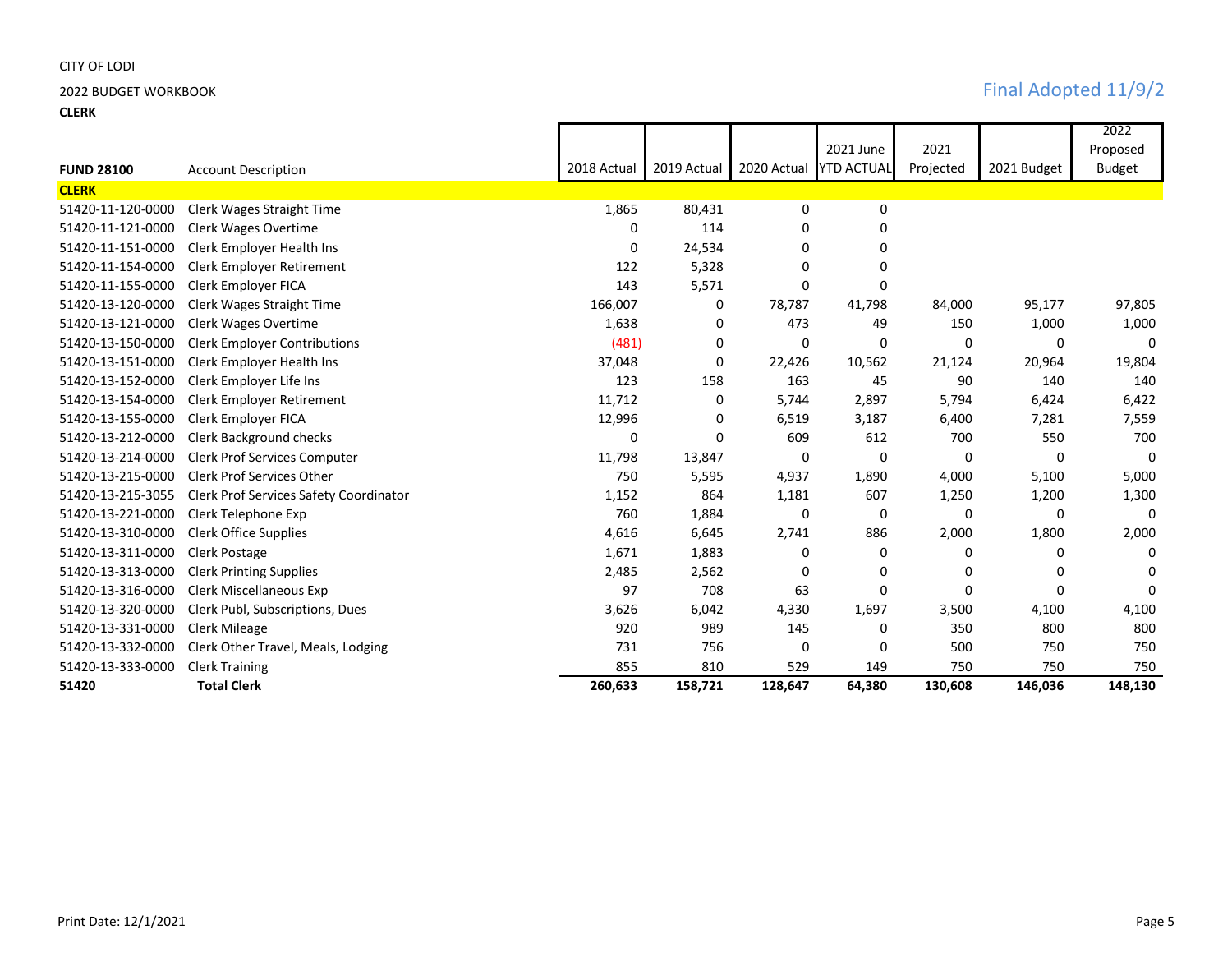### **CLERK**

# 2022 BUDGET WORKBOOK **Final Adopted 11/9/2**

|                               |                                            |             |                          |                          |                          |                          |                          | 2022          |
|-------------------------------|--------------------------------------------|-------------|--------------------------|--------------------------|--------------------------|--------------------------|--------------------------|---------------|
|                               |                                            |             |                          |                          | 2021 June                | 2021                     |                          | Proposed      |
| <b>FUND 28100</b>             | <b>Account Description</b>                 | 2018 Actual | 2019 Actual              | 2020 Actual              | <b>YTD ACTUAL</b>        | Projected                | 2021 Budget              | <b>Budget</b> |
| <b>ELECTIONS</b>              |                                            |             |                          |                          |                          |                          |                          |               |
| 51440-11-119-0000             | Elections COVID-19                         | ۰           | $\overline{\phantom{a}}$ | $\overline{\phantom{a}}$ | $\overline{\phantom{a}}$ |                          | $\overline{\phantom{a}}$ |               |
| 51440-13-119-0000             | Elections COVID-19                         |             |                          | 1,173                    | $\overline{\phantom{a}}$ |                          | $\overline{\phantom{0}}$ |               |
| 51440-13-120-0000             | Elections Wages Straight Time              | 5,916       | 1,623                    | 10,810                   | 3,083                    | 3,083                    | 3,000                    | 7,000         |
| 51440-13-121-0000             | <b>Election Wages Overtime</b>             |             |                          | 882                      | 36                       | 150                      | 100                      | 150           |
| 51440-13-215-0000             | Elections Prof Services Other              |             |                          | 1,869                    | 542                      | 1,500                    | 1,300                    | 1,500         |
| 51440-13-242-0000             | <b>Equipment Maintenance</b>               |             | 275                      | $\blacksquare$           | 607                      | 700                      | 650                      | 700           |
| 51440-13-310-0000             | <b>Elections Office Supplies</b>           | 2,065       | 1,632                    | 2,000                    | 93                       | 750                      | 750                      | 2,000         |
| 51440-13-311-0000             | <b>Elections Postage</b>                   | 0           | 0                        | 3,316                    | 0                        | 550                      | 1,500                    | 1,500         |
| 51440-13-320-0000             | <b>Elections Publ</b>                      | 726         | 143                      | 562                      | 171                      | 250                      | 380                      | 500           |
| 51440-13-331-0000             | <b>Elections Mileage</b>                   | 253         | 66                       | 121                      | 48                       | 50                       | 150                      | 150           |
| 51440-13-332-0000             | <b>Elections Meals</b>                     | 393         | 92                       | 314                      | 91                       | 91                       | 160                      | 200           |
| 51440-13-333-0000             | <b>Elections Trainings</b>                 |             |                          |                          |                          | $\overline{\phantom{a}}$ | 550                      | 550           |
| 51440-13-393-0000             | Elections COVID-19                         |             |                          | 831                      |                          |                          |                          |               |
| 51440                         | <b>Total Elections</b>                     | 9,352       | 3,832                    | 21,878                   | 4,670                    | 7,124                    | 8,540                    | 14,250        |
| <b>ASSESSMENT OF PROPERTY</b> |                                            |             |                          |                          |                          |                          |                          |               |
| 51530-13-215-0000             | Assessment of Property Prof Services Other | 11,595      | 11,525                   | 18,333                   | 4,450                    |                          | 17,800                   | 17,800        |
| 51530                         | <b>Total Assessment of Property</b>        | 11,595      | 11,525                   | 18,333                   | 4,450                    | 0                        | 17,800                   | 17,800        |
|                               | <b>TOTAL CLERK</b>                         | 281,580     | 174,078                  | 168,858                  | 73,500                   | 137,732                  | 172,376                  | 180,180       |